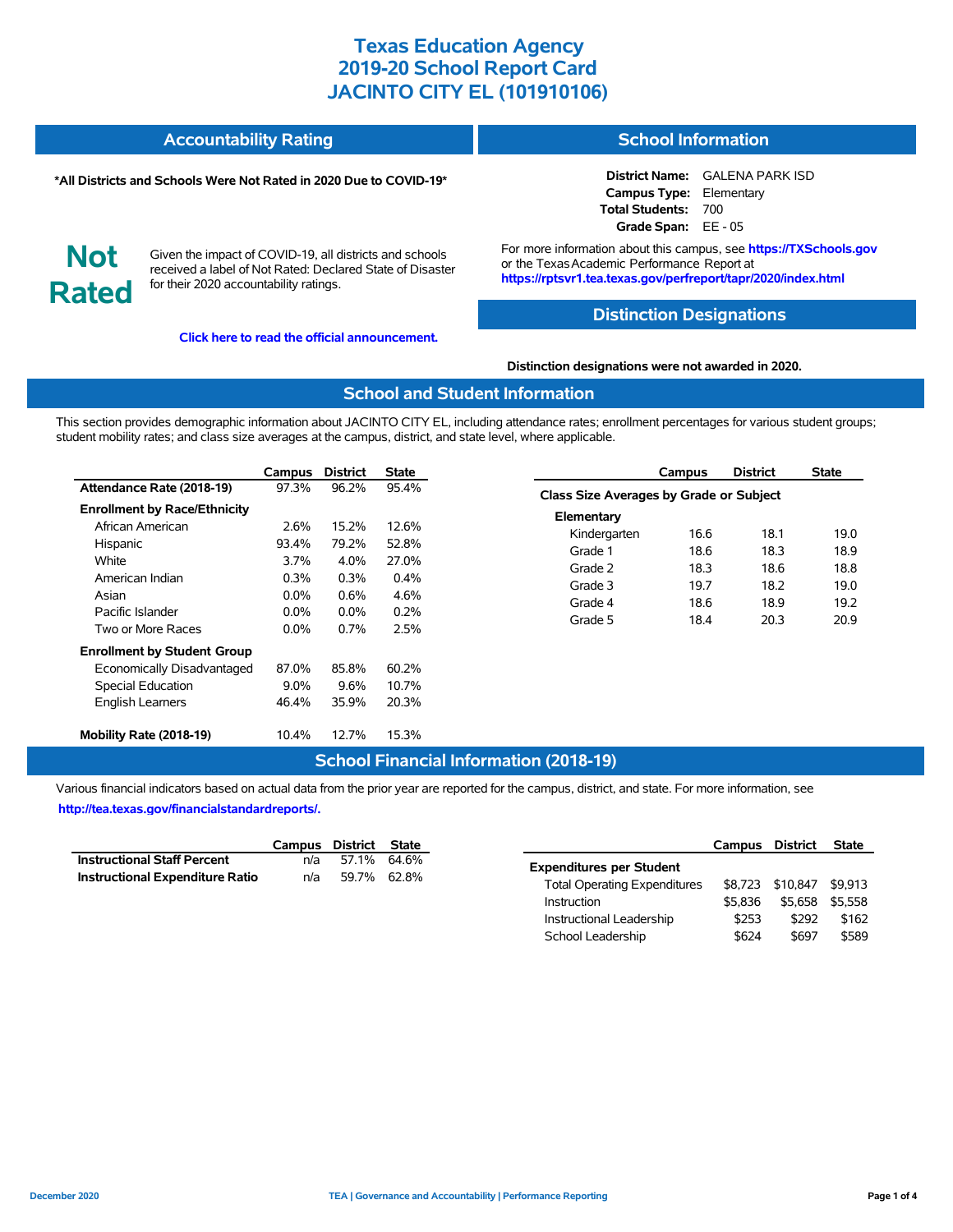### **STAAR Outcomes**

This section provides STAAR performance and Academic Growth outcomes. Academic Growth measures whether students are maintaining performance or improving from year to year. **Please note that due to the cancellation of spring 2020 State of Texas Assessments of Academic Readiness (STAAR) due to the COVID-19 pandemic, the performance of this year's report is not updated.**

|                                                                                |      |              |     |     |                                   |     |       |          |        |                | Two or                   |        |  |
|--------------------------------------------------------------------------------|------|--------------|-----|-----|-----------------------------------|-----|-------|----------|--------|----------------|--------------------------|--------|--|
|                                                                                |      |              |     |     | <b>African</b>                    |     |       | American |        | <b>Pacific</b> | More                     | Econ   |  |
|                                                                                |      | <b>State</b> |     |     | District Campus American Hispanic |     | White | Indian   | Asian  | Islander       | Races                    | Disadv |  |
| STAAR Performance Rates at Approaches Grade Level or Above (All Grades Tested) |      |              |     |     |                                   |     |       |          |        |                |                          |        |  |
| All Subjects                                                                   | 2019 | 78%          | 78% | 88% | 76%                               | 87% | 93%   | 100%     | $\ast$ |                | $\ast$                   | 87%    |  |
|                                                                                | 2018 | 77%          | 76% | 83% | 60%                               | 83% | 84%   | 86%      | $\ast$ |                | $\ast$                   | 82%    |  |
| ELA/Reading                                                                    | 2019 | 75%          | 73% | 86% | 78%                               | 85% | 93%   | $\ast$   | $\ast$ |                | $\ast$                   | 85%    |  |
|                                                                                | 2018 | 74%          | 72% | 81% | 55%                               | 81% | 83%   | $\ast$   | $\ast$ |                | $\ast$                   | 81%    |  |
| <b>Mathematics</b>                                                             | 2019 | 82%          | 84% | 92% | 89%                               | 91% | 96%   | $\ast$   | $\ast$ |                | $\ast$                   | 92%    |  |
|                                                                                | 2018 | 81%          | 84% | 86% | 77%                               | 86% | 87%   | $\ast$   | $\ast$ |                | $\ast$                   | 86%    |  |
| Writing                                                                        | 2019 | 68%          | 67% | 75% | *                                 | 76% | 56%   | $\ast$   |        |                | $\ast$                   | 73%    |  |
|                                                                                | 2018 | 66%          | 64% | 80% | 60%                               | 78% | 89%   | $\ast$   | $\ast$ |                | $\overline{a}$           | 79%    |  |
| Science                                                                        | 2019 | 81%          | 82% | 91% | 60%                               | 91% | 97%   | $\ast$   | $\ast$ |                | $\overline{a}$           | 90%    |  |
|                                                                                | 2018 | 80%          | 80% | 78% | 33%                               | 84% | 73%   |          |        |                | $\overline{a}$           | 77%    |  |
| STAAR Performance Rates at Meets Grade Level or Above (All Grades Tested)      |      |              |     |     |                                   |     |       |          |        |                |                          |        |  |
| All Subjects                                                                   | 2019 | 50%          | 46% | 56% | 44%                               | 55% | 63%   | 67%      | $\ast$ |                | $\ast$                   | 54%    |  |
|                                                                                | 2018 | 48%          | 44% | 50% | 43%                               | 49% | 55%   | 29%      | $\ast$ |                | $\ast$                   | 48%    |  |
| ELA/Reading                                                                    | 2019 | 48%          | 41% | 50% | 44%                               | 50% | 53%   | $\ast$   | $\ast$ |                | $\ast$                   | 49%    |  |
|                                                                                | 2018 | 46%          | 40% | 45% | 45%                               | 45% | 46%   | $\ast$   | $\ast$ |                | $\ast$                   | 44%    |  |
| Mathematics                                                                    | 2019 | 52%          | 53% | 61% | 44%                               | 61% | 69%   | $\ast$   | $\ast$ |                | $\ast$                   | 60%    |  |
|                                                                                | 2018 | 50%          | 50% | 58% | 46%                               | 57% | 63%   | $\ast$   | $\ast$ |                | $\ast$                   | 57%    |  |
| Writing                                                                        | 2019 | 38%          | 33% | 45% | $\ast$                            | 48% | 22%   | $\ast$   |        |                | $\ast$                   | 45%    |  |
|                                                                                | 2018 | 41%          | 37% | 55% | 40%                               | 47% | 74%   | $\ast$   | $\ast$ |                | $\overline{a}$           | 53%    |  |
| Science                                                                        | 2019 | 54%          | 51% | 68% | 40%                               | 64% | 77%   | $\ast$   | $\ast$ |                | $\overline{\phantom{a}}$ | 64%    |  |
|                                                                                | 2018 | 51%          | 45% | 37% | 33%                               | 38% | 33%   |          |        |                | $\overline{a}$           | 35%    |  |
| STAAR Performance Rates at Masters Grade Level (All Grades Tested)             |      |              |     |     |                                   |     |       |          |        |                |                          |        |  |
| All Subjects                                                                   | 2019 | 24%          | 18% | 29% | 28%                               | 26% | 41%   | 44%      | $\ast$ |                | $\ast$                   | 27%    |  |
|                                                                                | 2018 | 22%          | 16% | 21% | 29%                               | 19% | 25%   | 14%      | $\ast$ |                | $\ast$                   | 19%    |  |
| ELA/Reading                                                                    | 2019 | 21%          | 14% | 24% | 33%                               | 22% | 31%   | $\ast$   | $\ast$ |                | $\ast$                   | 22%    |  |
|                                                                                | 2018 | 19%          | 13% | 17% | 36%                               | 16% | 20%   | *        | $\ast$ |                | *                        | 16%    |  |
| Mathematics                                                                    | 2019 | 26%          | 25% | 38% | 44%                               | 34% | 60%   | $\ast$   | $\ast$ |                | $\ast$                   | 36%    |  |
|                                                                                | 2018 | 24%          | 21% | 29% | 23%                               | 27% | 37%   | $\ast$   | $\ast$ |                | $\ast$                   | 27%    |  |
| Writing                                                                        | 2019 | 14%          | 9%  | 20% | $\ast$                            | 22% | 11%   | $\ast$   |        |                | $\ast$                   | 20%    |  |
|                                                                                | 2018 | 13%          | 9%  | 21% | 40%                               | 16% | 29%   | $\ast$   | $\ast$ |                | $\overline{a}$           | 19%    |  |
| Science                                                                        | 2019 | 25%          | 18% | 24% | 0%                                | 17% | 37%   | $\ast$   | $\ast$ |                | $\overline{a}$           | 22%    |  |
|                                                                                | 2018 | 23%          | 15% | 6%  | 17%                               | 7%  | 3%    |          |        |                |                          | 5%     |  |
| <b>Academic Growth Score (All Grades Tested)</b>                               |      |              |     |     |                                   |     |       |          |        |                |                          |        |  |
| <b>Both Subjects</b>                                                           | 2019 | 69           | 69  | 82  | 93                                | 79  | 89    | 100      | $\ast$ |                | $\ast$                   | 82     |  |
|                                                                                | 2018 | 69           | 69  | 73  | 75                                | 74  | 72    | $\ast$   | $\ast$ |                |                          | 73     |  |
| ELA/Reading                                                                    | 2019 | 68           | 66  | 78  | 86                                | 75  | 83    | $\ast$   | $\ast$ |                | $\ast$                   | 77     |  |
|                                                                                | 2018 | 69           | 68  | 72  | 89                                | 75  | 64    | $\ast$   | $\ast$ |                |                          | 72     |  |
| Mathematics                                                                    | 2019 | 70           | 72  | 86  | 100                               | 83  | 94    | $\ast$   | $\ast$ |                | $\ast$                   | 86     |  |
|                                                                                | 2018 | 70           | 71  | 74  | 64                                | 73  | 80    | $\ast$   | $\ast$ |                |                          | 74     |  |

? Indicates that the data for this item were statistically improbable or were reported outside a reasonable range.<br>- Indicates zero observations reported for this group.<br>\* Indicates results are masked due to small numbers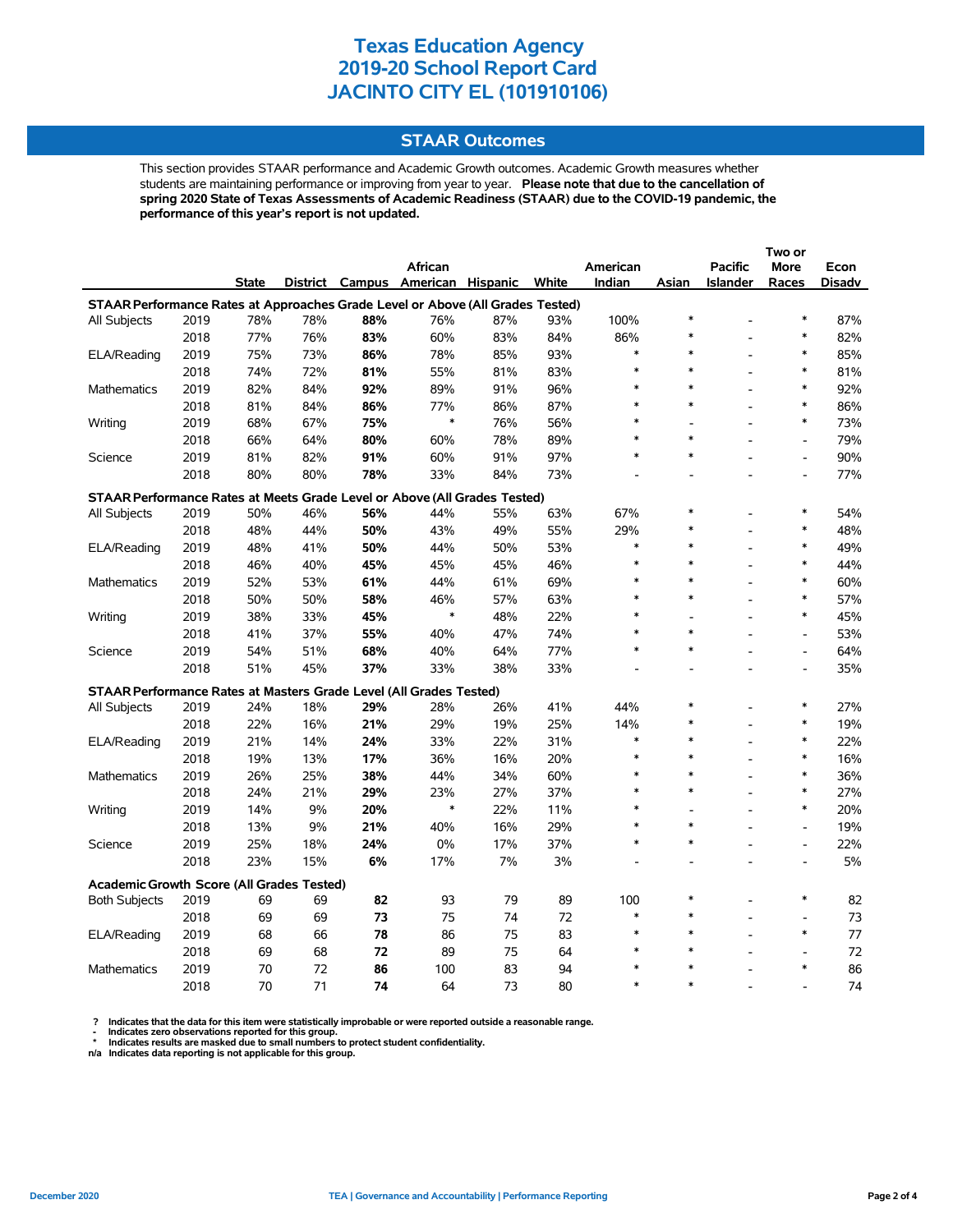## **Prior-Year Non-Proficient and Student Success Initiative STAAR Outcomes**

Progress of Prior-Year Non-Proficient Students shows STAAR performance rates for students who did not perform satisfactorily in 2017-18 but did in 2018-19. Student Success Initiative shows rates related to the requirement for students to demonstrate proficiency on the reading and mathematics STAAR in grades 5 and 8. **Please note that due to the cancellation of spring 2020 State of Texas Assessments of Academic Readiness (STAAR) due to the COVID-19 pandemic, this year's report is not updated.**

|                                                                       |              |                                      |                                                   |                                                                       |                 |        | Two or   |        |                 |             |               |
|-----------------------------------------------------------------------|--------------|--------------------------------------|---------------------------------------------------|-----------------------------------------------------------------------|-----------------|--------|----------|--------|-----------------|-------------|---------------|
|                                                                       |              |                                      |                                                   | <b>African</b>                                                        |                 |        | American |        | <b>Pacific</b>  | <b>More</b> | Econ          |
|                                                                       | <b>State</b> | <b>District</b>                      | Campus                                            | American                                                              | <b>Hispanic</b> | White  | Indian   | Asian  | <b>Islander</b> | Races       | <b>Disady</b> |
| Progress of Prior-Year Non-Proficient Students                        |              |                                      |                                                   |                                                                       |                 |        |          |        |                 |             |               |
| Sum of Grades 4-8                                                     |              |                                      |                                                   |                                                                       |                 |        |          |        |                 |             |               |
| Reading                                                               |              |                                      |                                                   |                                                                       |                 |        |          |        |                 |             |               |
| 2019                                                                  | 41%          | 42%                                  | 52%                                               | ∗                                                                     | 47%             | 75%    |          |        |                 |             | 49%           |
| 2018                                                                  | 38%          | 39%                                  | 50%                                               | *                                                                     | 53%             | 57%    |          |        |                 |             | 51%           |
| Mathematics                                                           |              |                                      |                                                   |                                                                       |                 |        |          |        |                 |             |               |
| 2019                                                                  | 45%          | 50%                                  | 65%                                               | ∗                                                                     | 57%             | 89%    |          |        |                 |             | 66%           |
| 2018                                                                  | 47%          | 55%                                  | 47%                                               | *                                                                     | 48%             | $\ast$ |          |        |                 |             | 48%           |
| <b>Students Success Initiative</b>                                    |              |                                      |                                                   |                                                                       |                 |        |          |        |                 |             |               |
| <b>Grade 5 Reading</b>                                                |              |                                      |                                                   |                                                                       |                 |        |          |        |                 |             |               |
|                                                                       |              |                                      |                                                   | Students Meeting Approaches Grade Level on First STAAR Administration |                 |        |          |        |                 |             |               |
| 2019                                                                  | 78%          | 73%                                  | 82%                                               | 80%                                                                   | 83%             | 80%    | *        | $\ast$ |                 |             | 80%           |
|                                                                       |              |                                      | <b>Students Requiring Accelerated Instruction</b> |                                                                       |                 |        |          |        |                 |             |               |
| 2019                                                                  | 22%          | 27%                                  | 18%                                               | 20%                                                                   | 17%             | 20%    | $\ast$   | $\ast$ |                 |             | 20%           |
|                                                                       |              | <b>STAAR Cumulative Met Standard</b> |                                                   |                                                                       |                 |        |          |        |                 |             |               |
| 2019                                                                  | 86%          | 84%                                  | 94%                                               | 80%                                                                   | 93%             | 97%    | $\ast$   | $\ast$ |                 |             | 94%           |
| <b>Grade 5 Mathematics</b>                                            |              |                                      |                                                   |                                                                       |                 |        |          |        |                 |             |               |
| Students Meeting Approaches Grade Level on First STAAR Administration |              |                                      |                                                   |                                                                       |                 |        |          |        |                 |             |               |
| 2019                                                                  | 83%          | 86%                                  | 91%                                               | 80%                                                                   | 90%             | 94%    | *        | $\ast$ |                 |             | 90%           |
| <b>Students Requiring Accelerated Instruction</b>                     |              |                                      |                                                   |                                                                       |                 |        |          |        |                 |             |               |
| 2019                                                                  | 17%          | 14%                                  | 9%                                                | 20%                                                                   | 10%             | 6%     | $\ast$   | $\ast$ |                 |             | 10%           |
|                                                                       |              | <b>STAAR Cumulative Met Standard</b> |                                                   |                                                                       |                 |        |          |        |                 |             |               |
| 2019                                                                  | 90%          | 91%                                  | 96%                                               | 100%                                                                  | 96%             | 97%    | $\ast$   | $\ast$ |                 |             | 96%           |

 **? Indicates that the data for this item were statistically improbable or were reported outside a reasonable range.**

 **- Indicates zero observations reported for this group. \* Indicates results are masked due to small numbers to protect student confidentiality.**

**n/a Indicates data reporting is not applicable for this group.**